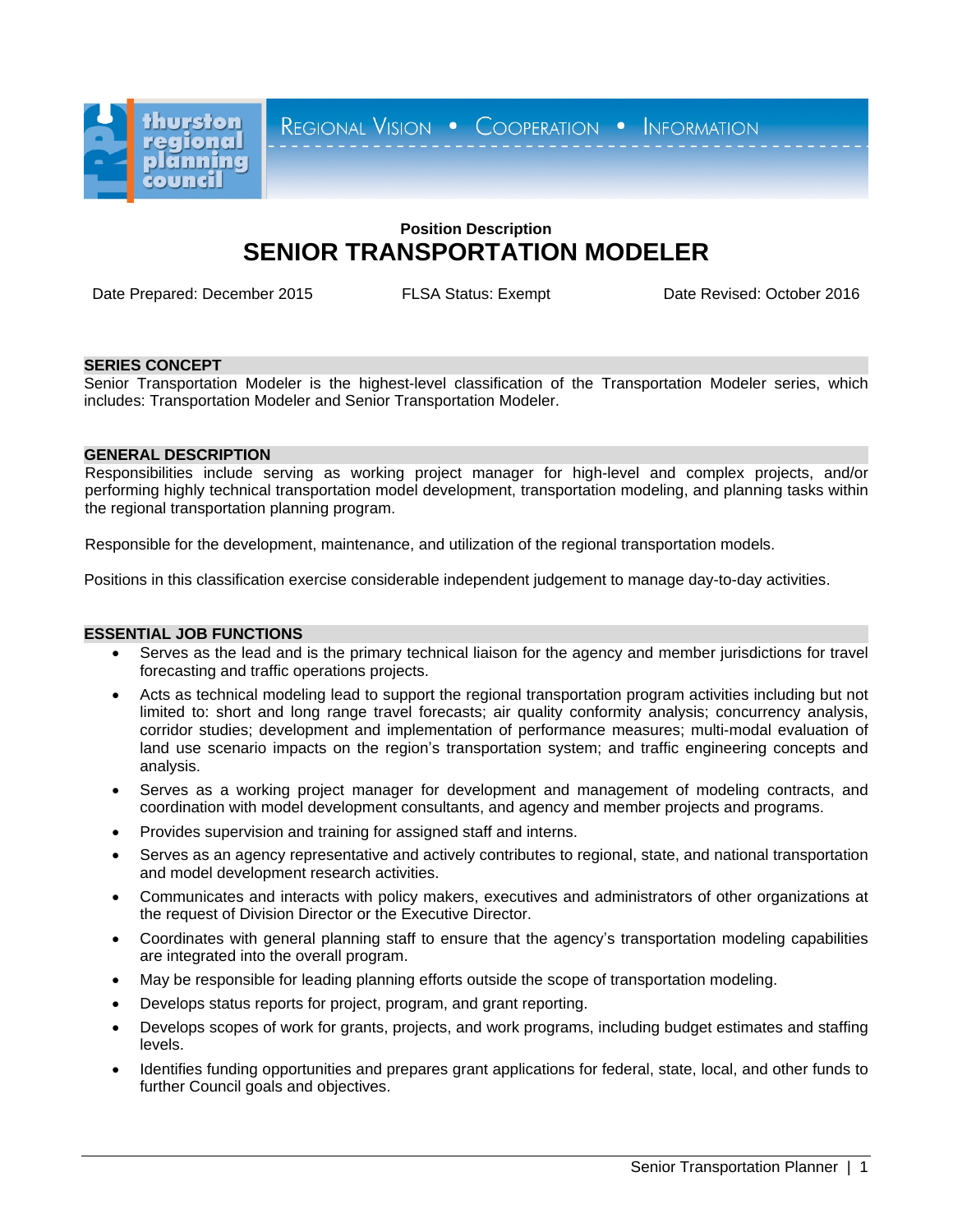- Scopes and reviews the technical work of consultants, contracting agencies, and other organizations as appropriate.
- Identifies technology and information services needs of the transportation modeling program.
- Ensures that planning programs and projects adhere to all relevant rules and regulations.
- Provides technical support for appointed committees, workgroups, and stakeholder groups on transportation modeling issues.
- Responds to public inquiries with transportation-related data and information.
- Prepares and presents oral and visual reports to Council, committees, community groups, and private organizations.
- Prepares written reports and model documentation for other professionals, policymakers and lay audiences.

# **OTHER JOB FUNCTIONS**

Performs other related duties as assigned.

#### **DISTINGUISHING FEATURES**

Positions assigned to the Senior Transportation Modeler classification are distinguished from those of Transportation Modeler/Planner by the greater degree of responsibility for technical and administrative elements of the work program, and a greater level of technical expertise in the field of transportation model development. Senior Transportation Modelers are given a broad latitude to use independent judgement in model development and making decisions for the transportation modeling program, and in dealing with the public and appointed and elected officials.

### **WORKING CONDITIONS**

Work is generally performed indoors in an office environment. Must maintain a level of physical and mental fitness necessary to perform the essential functions of the position.

#### **EDUCATION & EXPERIENCE**

EXPERIENCE – MINIMUM:

- Five years of increasingly responsible experience in the fields of transportation modeling and/or traffic engineering is required.
- Two years of project management experience must be included in the five years of experience.
- A demonstrated knowledge of transportation planning and growth management concepts, along with hands on experience with the agency's current transportation modeling software (EMME and DYNAMEQ) is desirable.

#### EDUCATION – MINIMUM:

A Bachelor's Degree in transportation engineering, transportation planning, urban planning, or a related field.

#### PREFERRED:

Master's degree in transportation engineering, transportation planning, urban planning, or related field. Ability to acquire a WA state professional engineering license.

#### OR SUBSTITUTING

Any demonstrated combination of experience, education, and certifications, which provides the applicant with the required knowledge and abilities.